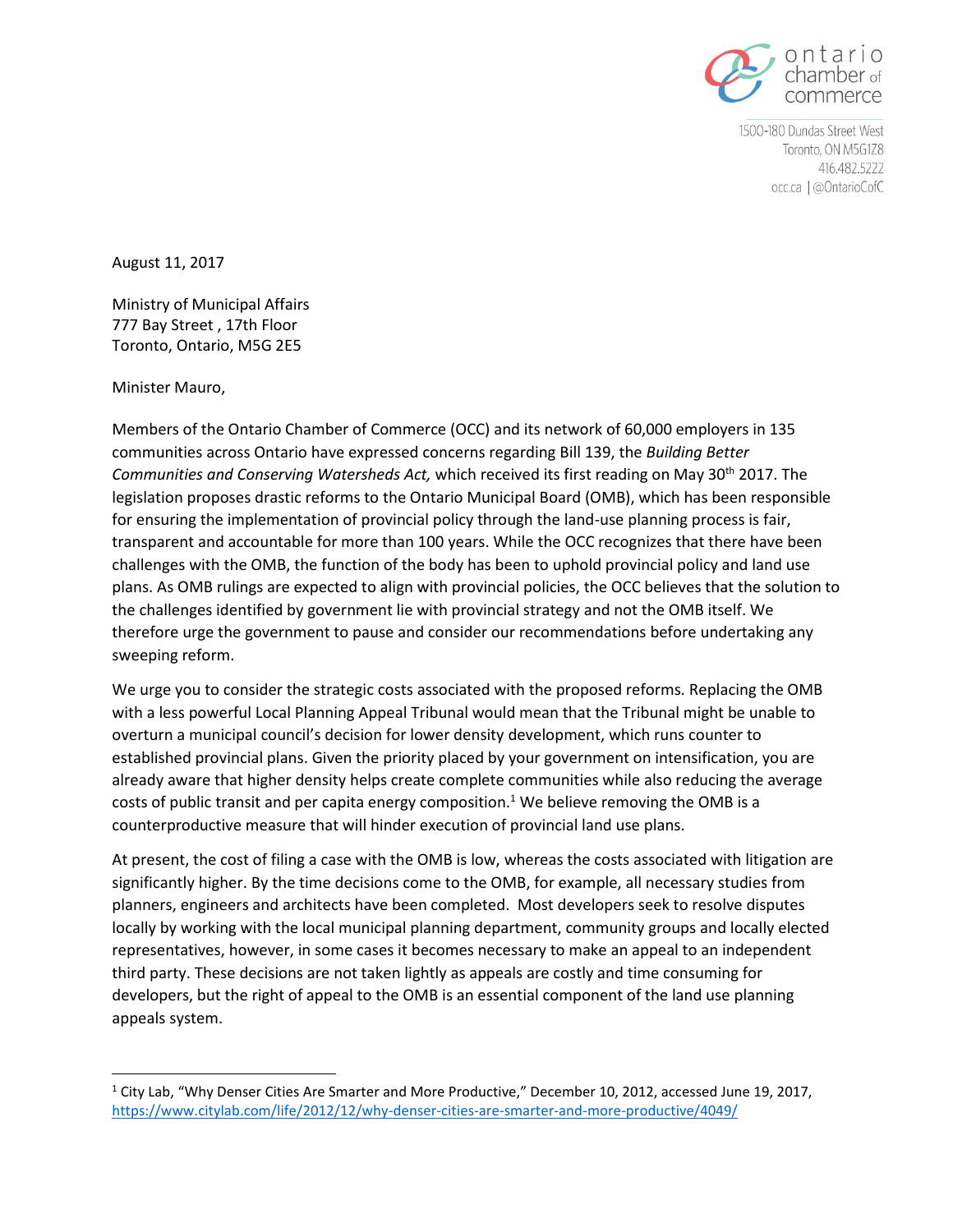

1500-180 Dundas Street West Toronto, ON M5G1Z8 416.482.5222 occ.ca | @OntarioCofC

A recent survey conducted by Ipsos reveals that 63 percent of Ontarians agree that the provincial government needs to encourage more housing supply by reducing regulation, in order to provide affordable housing options for more Ontarians. In addition, more than eight in 10 Ontarians are concerned about housing affordability and would like to see this issue addressed by the party leaders in 2018 election.<sup>2</sup>

A letter sent to you by Ontario Real Estate Association (OREA) and Ontario Home Builders' Association (OHBA) on March 6, 2017 pointed out the extent of home affordability challenges for the Ontarians. It raises a valid concern that a weakened OMB will undermine the important economic development role of the land use planning appeals system by favouring local political decisions. This will also leave the Growth Plan vulnerable to "not-in-my-backyard" (NIMBY) tendencies in communities, and make it much more difficult to get development projects built.<sup>3</sup>

Ontario's housing market is currently struggling to keep up with demand. If the market is unable to meet the demands for housing, the cost of all housing – including rental – will continue to rise. This is particularly concerning given the stagnant nature of income growth.<sup>4</sup> A strategic growth plan must consider housing affordability, which is not possible with a fixed housing stock.

Building more commercial buildings is also essential for creating employment opportunities and continued economic development. According to a report published by Dr. Thomas F. Phillips<sup>5</sup> of Trent University, the construction of 100 homes would generate \$80 million in economic activity, create 680 job equivalents, and generate about \$36 million in worker incomes.<sup>6</sup>

There are inherent trade-offs between retaining elements of neighbourhood character and accommodating newcomers, which our network of 135 regions across the province understands acutely. Ontario has been, and will continue to be, one of the fastest growing jurisdictions in North America. By 2041, the population is projected to grow by 50 percent, to 13.5 million, in the Greater Golden

 $\overline{\phantom{a}}$ 

<sup>&</sup>lt;sup>2</sup> Housing Summit News Release, "Ontarians want to see home affordability in party platforms in 2018 election," June 12, 2017, accessed June 19, 2017, [https://www.orea.com/About/News-and-Press-Releases/Press-](https://www.orea.com/About/News-and-Press-Releases/Press-Releases/June-12-2017)[Releases/June-12-2017](https://www.orea.com/About/News-and-Press-Releases/Press-Releases/June-12-2017)

<sup>&</sup>lt;sup>3</sup> CBC News, "Province to replace Ontario Municipal Board with less powerful tribunal," May 16, 2017, accessed May 18, 2017, <http://www.cbc.ca/news/canada/toronto/omb-changes-1.4117063>

<sup>4</sup> Thomas F. Phillips, "The Economic and Social Costs of Property Development Delays in Peterborough," May 16, 2017.

<sup>5</sup> Dr. Thomas F. Phillips is an economist and Sustainability Director for the Greater Peterborough Innovation Cluster at Trent University.

<sup>6</sup> Thomas F. Phillips, "The Economic and Social Costs of Property Development Delays in Peterborough."